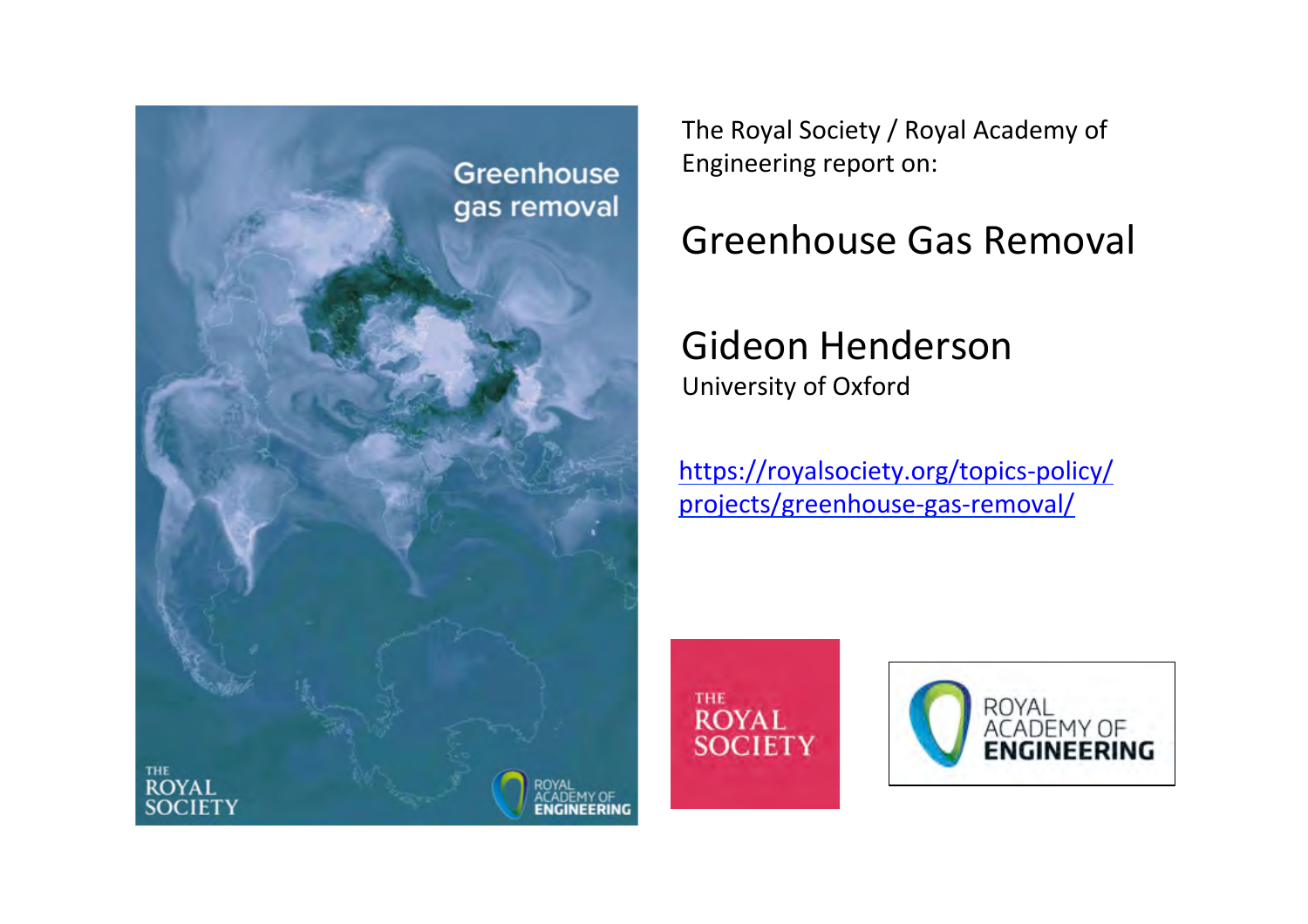### Integrated assessment models  $-$  future emission scenarios

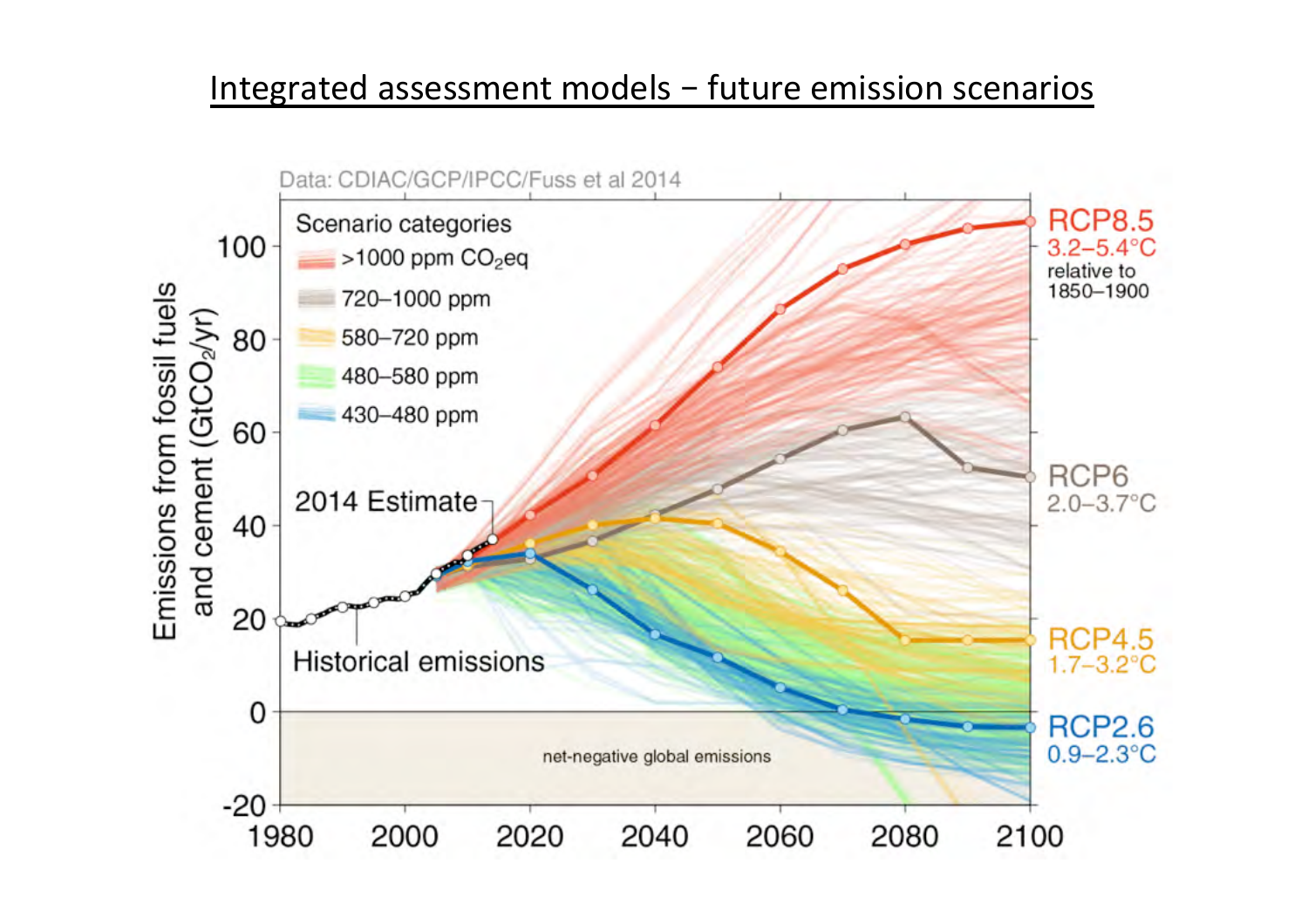

From RS/RAEng GGR report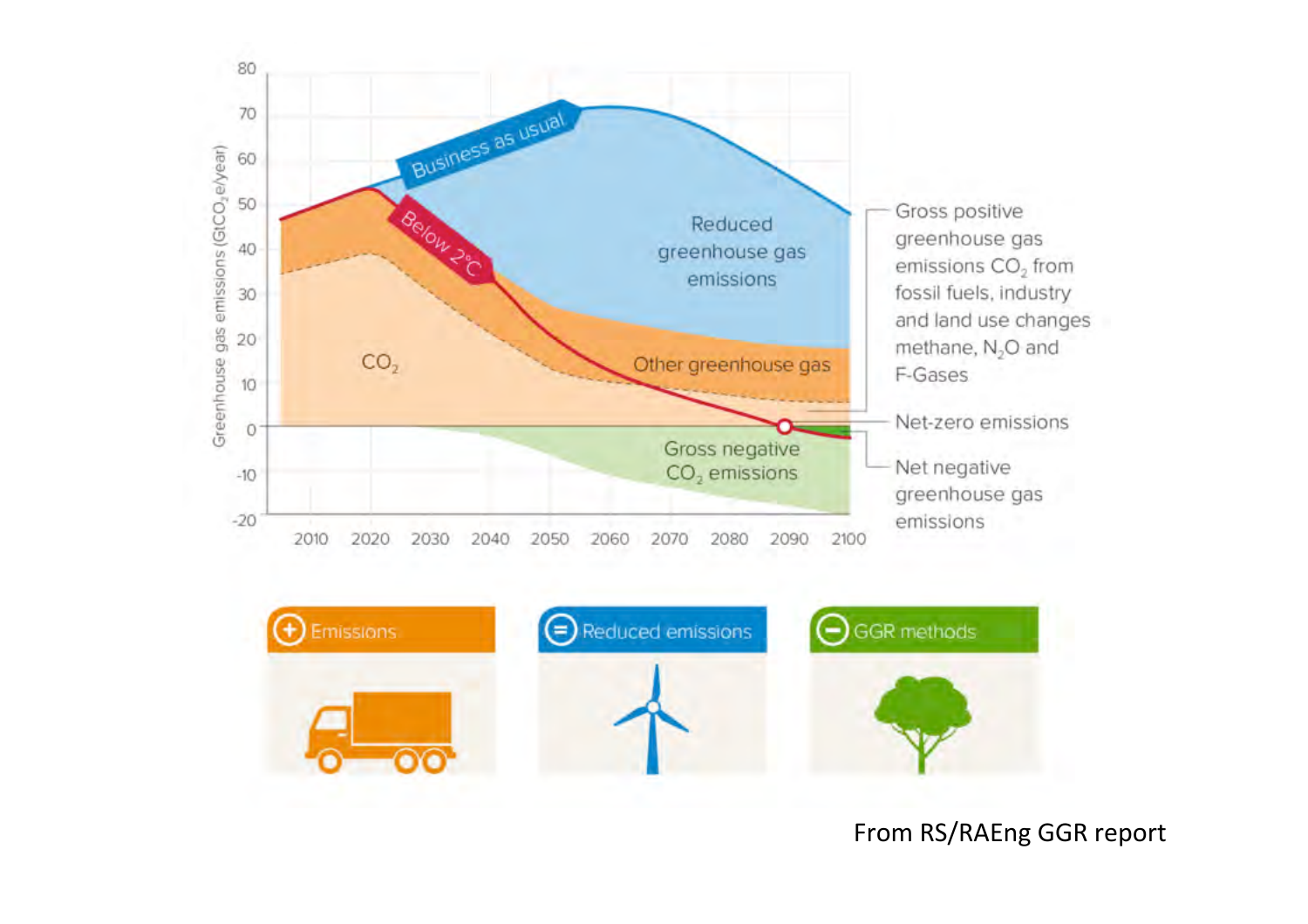## Emissions scenarios in IPCC 1.5°C

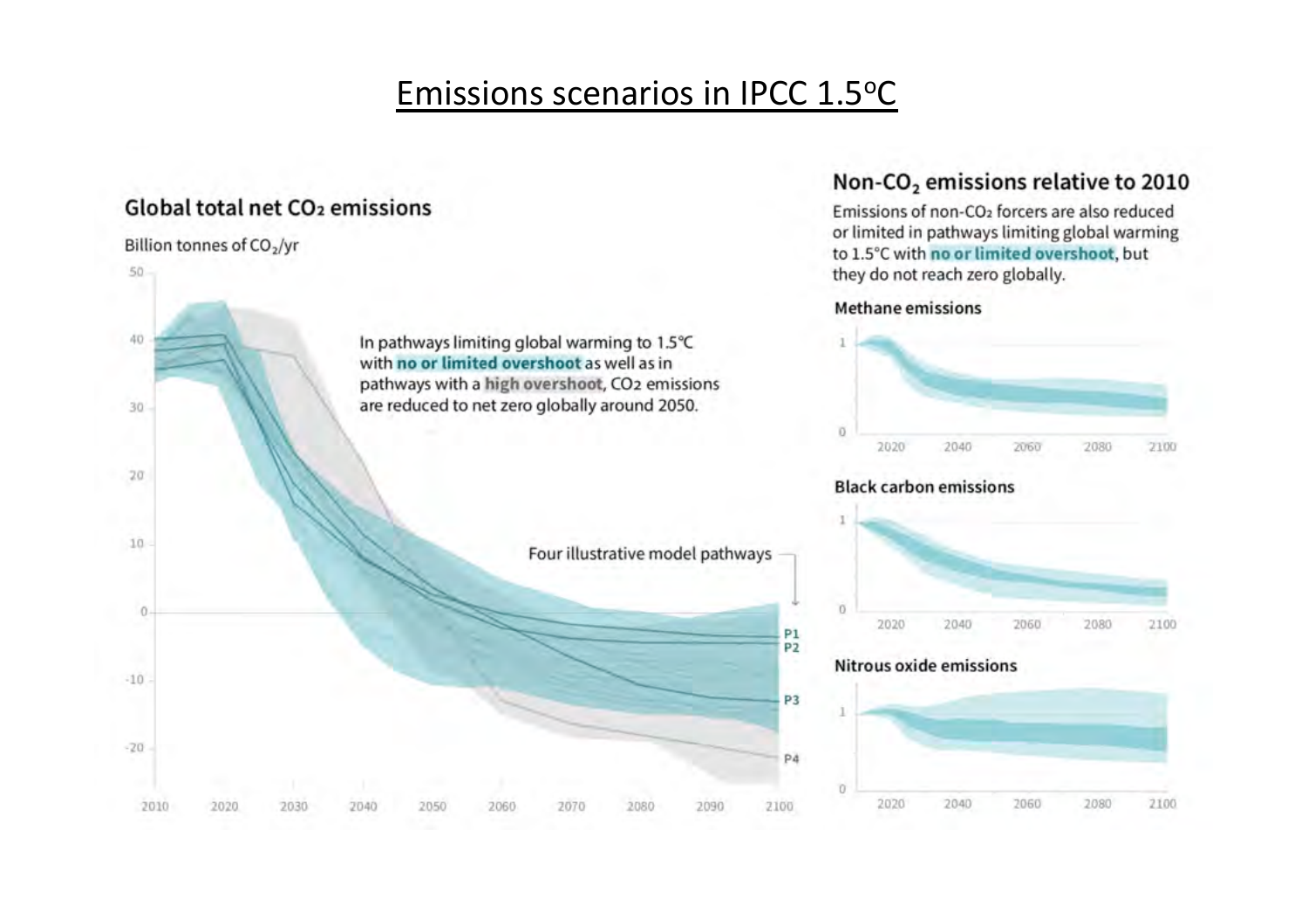All pathways that limit global warming to 1.5<sup>o</sup>C with limited or no **overshoot project the use of carbon dioxide removal (CDR) on the** order of 100–1000 GtCO<sub>2</sub> over the 21st century *(SPM C3)* 

In IPCC scenarios, CDR is with reforestation and bioenergy with CCS (BECCS), but 1.5°C report recognizes other methods exist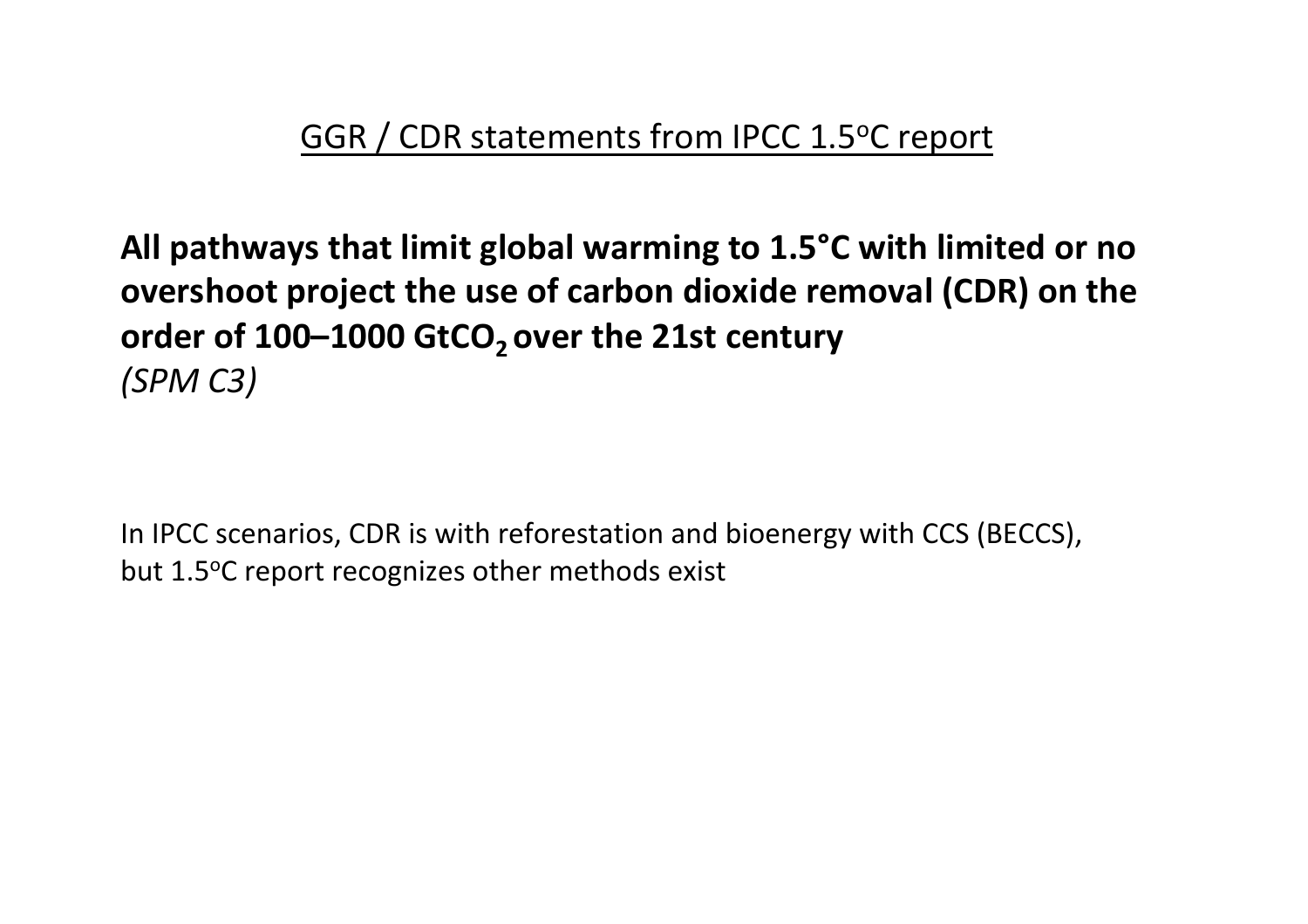# BEIS Green Growth Strategy, Autumn 2017

### **From key policies and proposals**

2.5: Demonstrate international leadership in carbon capture usage and storage (CCUS), by collaborating with our global partners and investing up to £100 million in leading edge CCUS and industrial innovation to drive down costs

2.7: Develop our strategic approach to greenhouse gas removal technologies, building on the Government's programme of research and development and addressing the barriers to their long term deployment

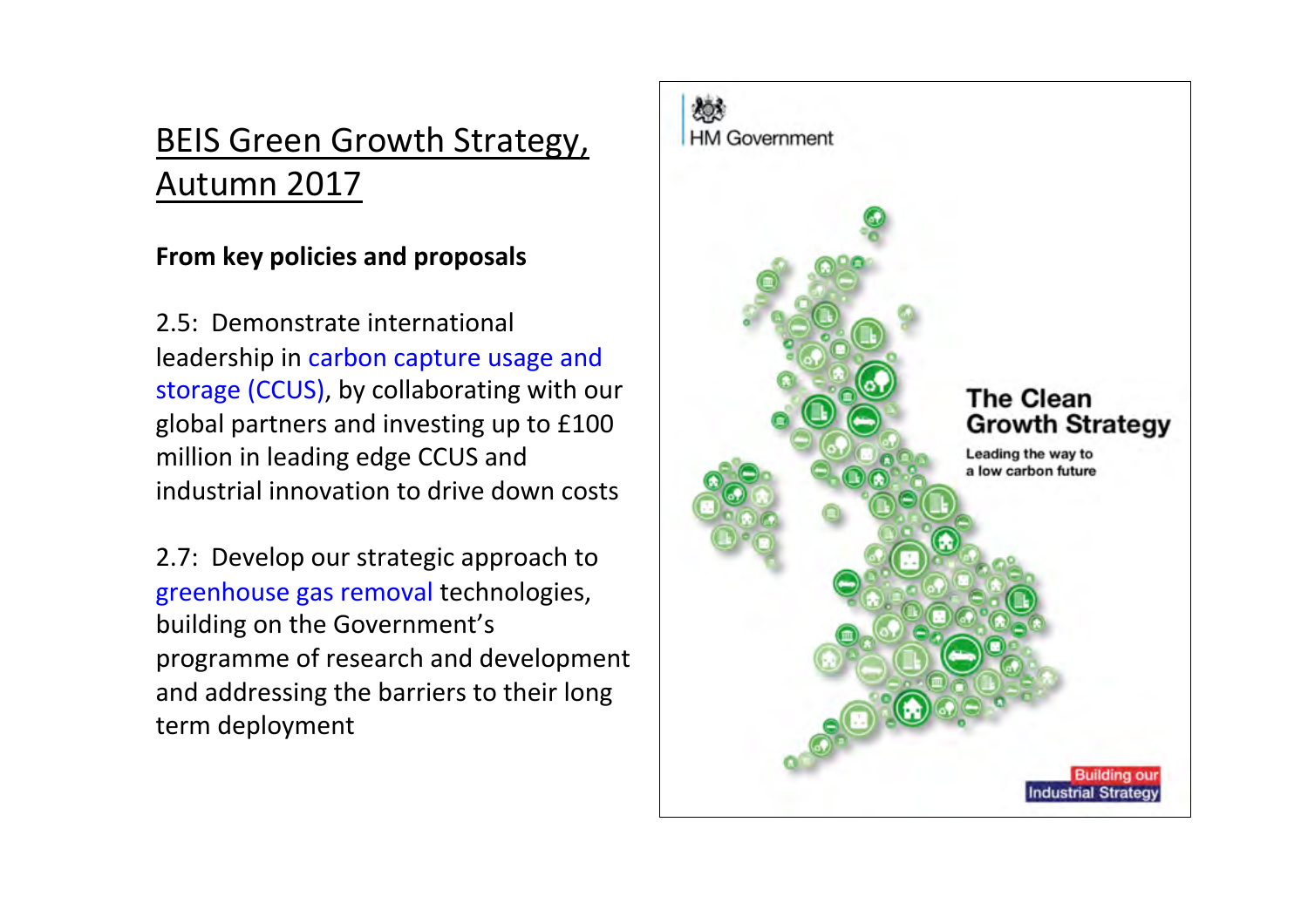### Greenhouse gas removal

ENG

THE<br>**ROYAL**<br>SOCIETY

#### **Working group**

| Adisa Azapagic FREng         | University of Manchester  |
|------------------------------|---------------------------|
| David Beerling FRS           | University of Sheffield   |
| Chris Cheeseman              | Imperial College London   |
| Gideon Henderson FRS (Chair) | University of Oxford      |
| Cameron Hepburn              | University of Oxford      |
| Jo House                     | University of Bristol     |
| Corinne Le Quéré FRS         | University of East Anglia |
| Nils Markusson               | University of Lancaster   |
| Nilay Shah FREng             | Imperial College London   |
| John Shepherd FRS            | University of Southampton |
| Pete Smith FRS               | University of Aberdeen    |

### Focus on technical aspects of GGR

Published Sept 2018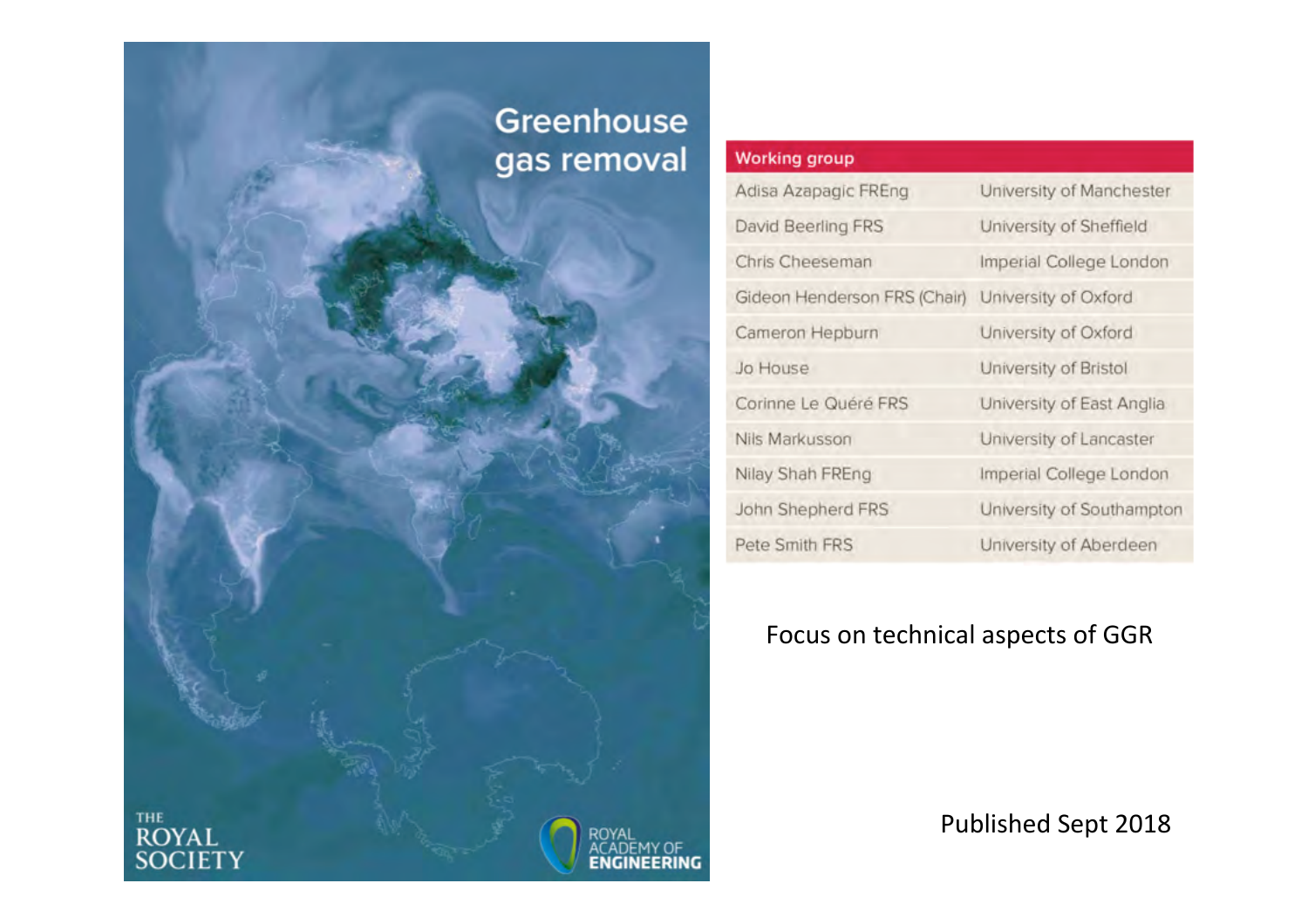# GGR methods – must both remove and store  $CO<sub>2</sub>$

|                     |                                     |                                                                                | Greenhouse gas removal method             |                                                                         |  |
|---------------------|-------------------------------------|--------------------------------------------------------------------------------|-------------------------------------------|-------------------------------------------------------------------------|--|
|                     |                                     | Increased biological<br>uptake                                                 | Natural inorganic<br>reactions            | Engineered removal                                                      |  |
|                     | Land vegetation<br>(living)         | Afforestation, reforestation<br>and forest management;<br>Habitat restoration; |                                           |                                                                         |  |
|                     | Soils and land<br>vegetation (dead) | Soil carbon sequestration;<br>Biochar                                          | <b>Enhanced terrestrial</b><br>weathering |                                                                         |  |
| location<br>Storage | Geological                          | <b>BECCS</b>                                                                   | Mineral carbonation<br>at surface         | DAC + geological<br>storage<br>DAC + sub-surface<br>mineral carbonation |  |
|                     | Oceans                              | Ocean fertilisation                                                            | Ocean alkalinity                          | DAC + deep ocean<br>storage                                             |  |
|                     | <b>Built</b><br>environment         | Building with biomass                                                          |                                           | Low-carbon concrete                                                     |  |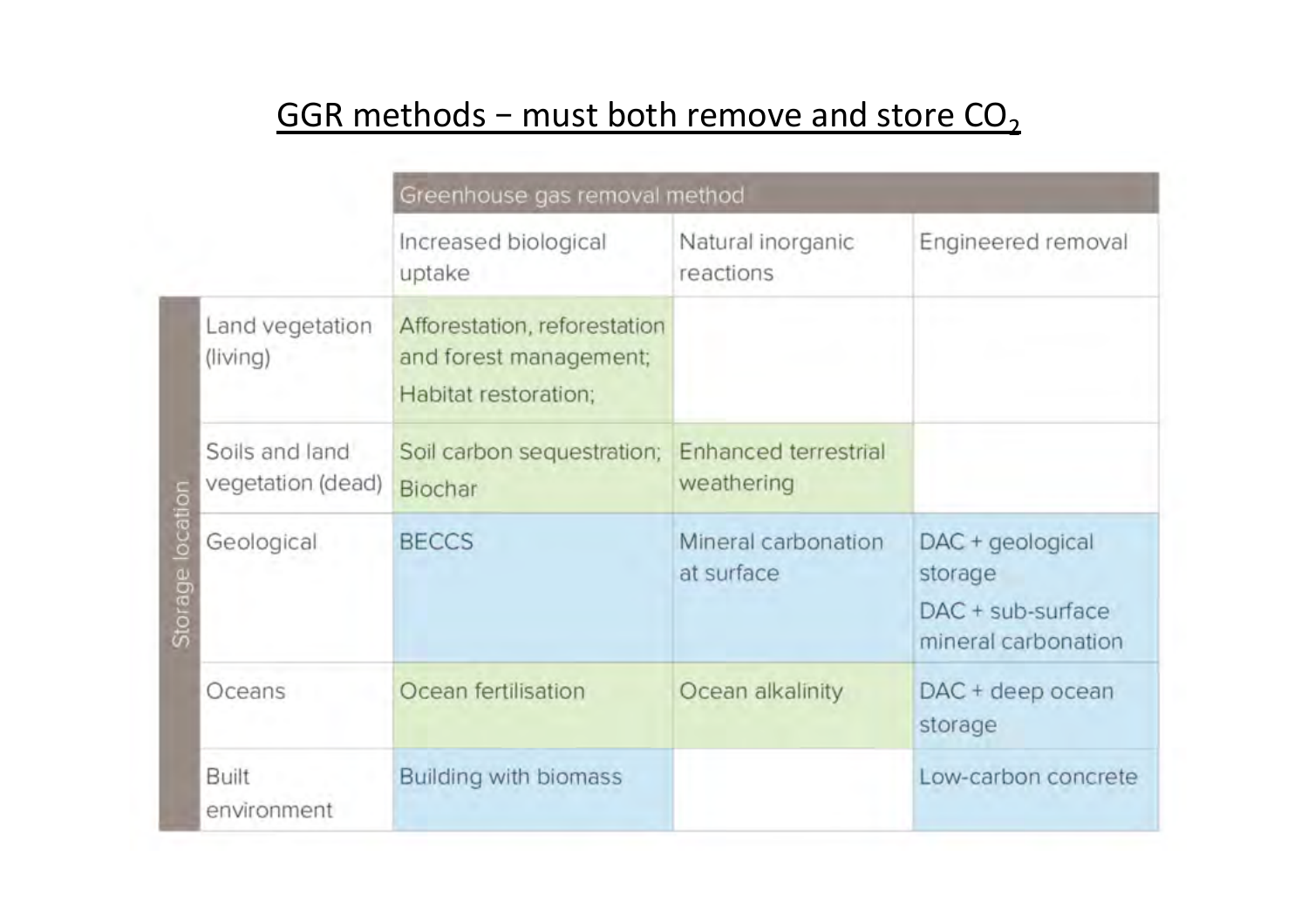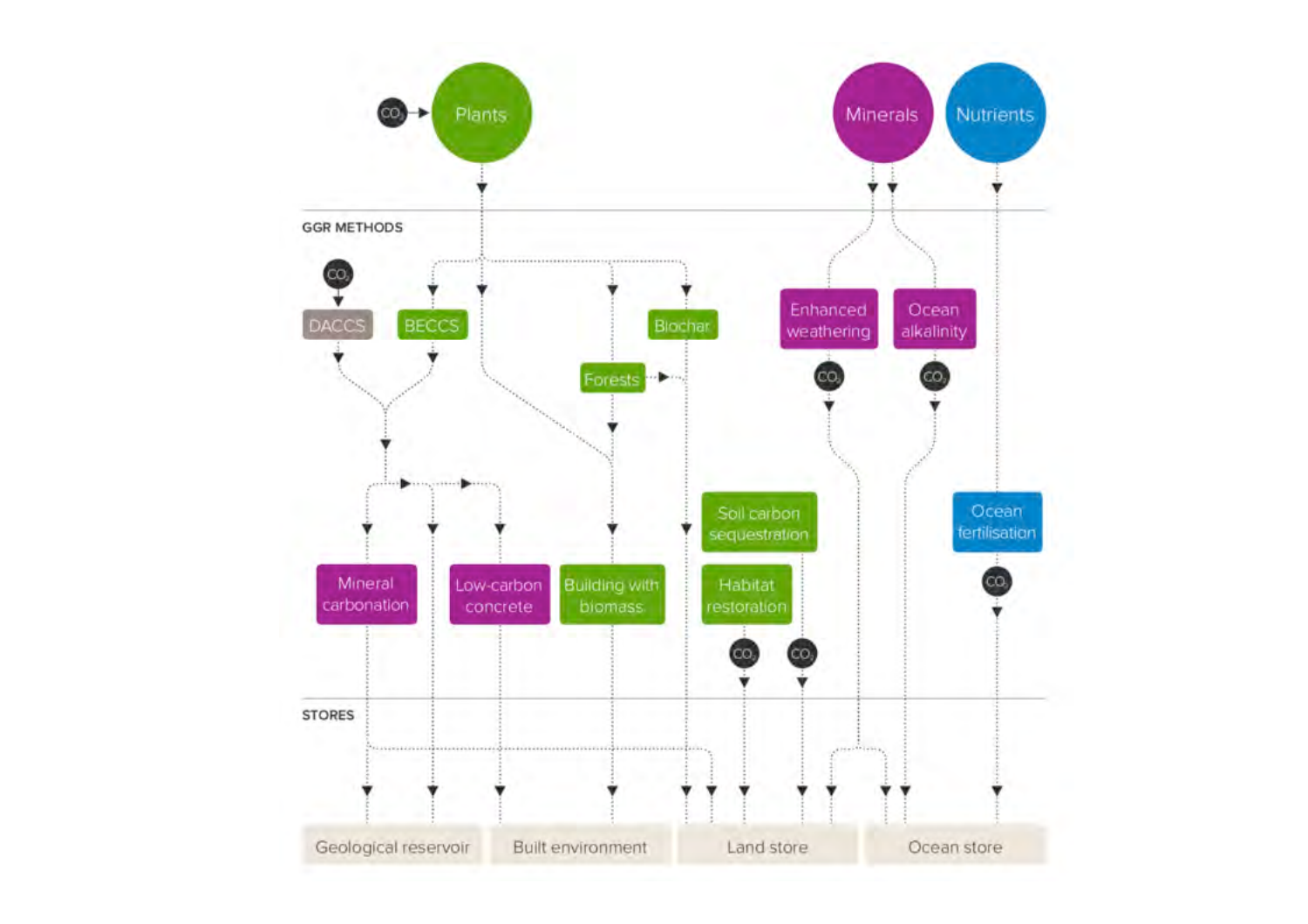## 2017 UK emissions  $-$  367 MtCO<sub>2</sub> (468 MtCO<sub>2</sub>e)





"Measured from 1990, emissions have now fallen by 43%, over a period when the economy grew by over 70%"

Climate Change Committee 2018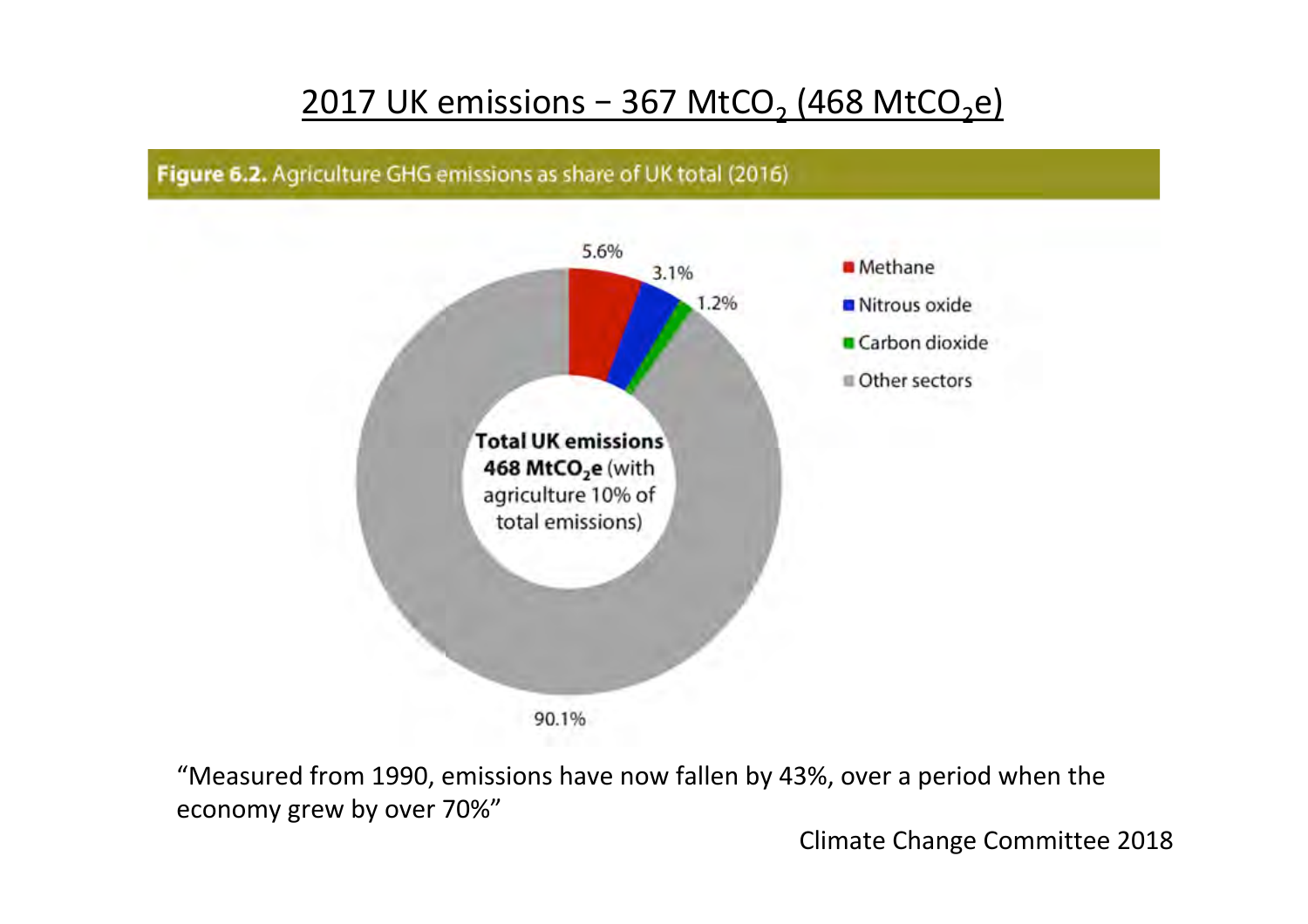### UK emissions in 2050

Climate Change Act commits us to reduce to 160 MtCO<sub>2</sub>e pa Climate Change Committee considers 130 MtCO<sub>2</sub> pa absolute minimum we could reach



Residual GGR emissions in 2050 with maximum reductions to emissions in all sectors.

Source: Committee on Climate Change 2016 UK climate action following the Paris Agreement report.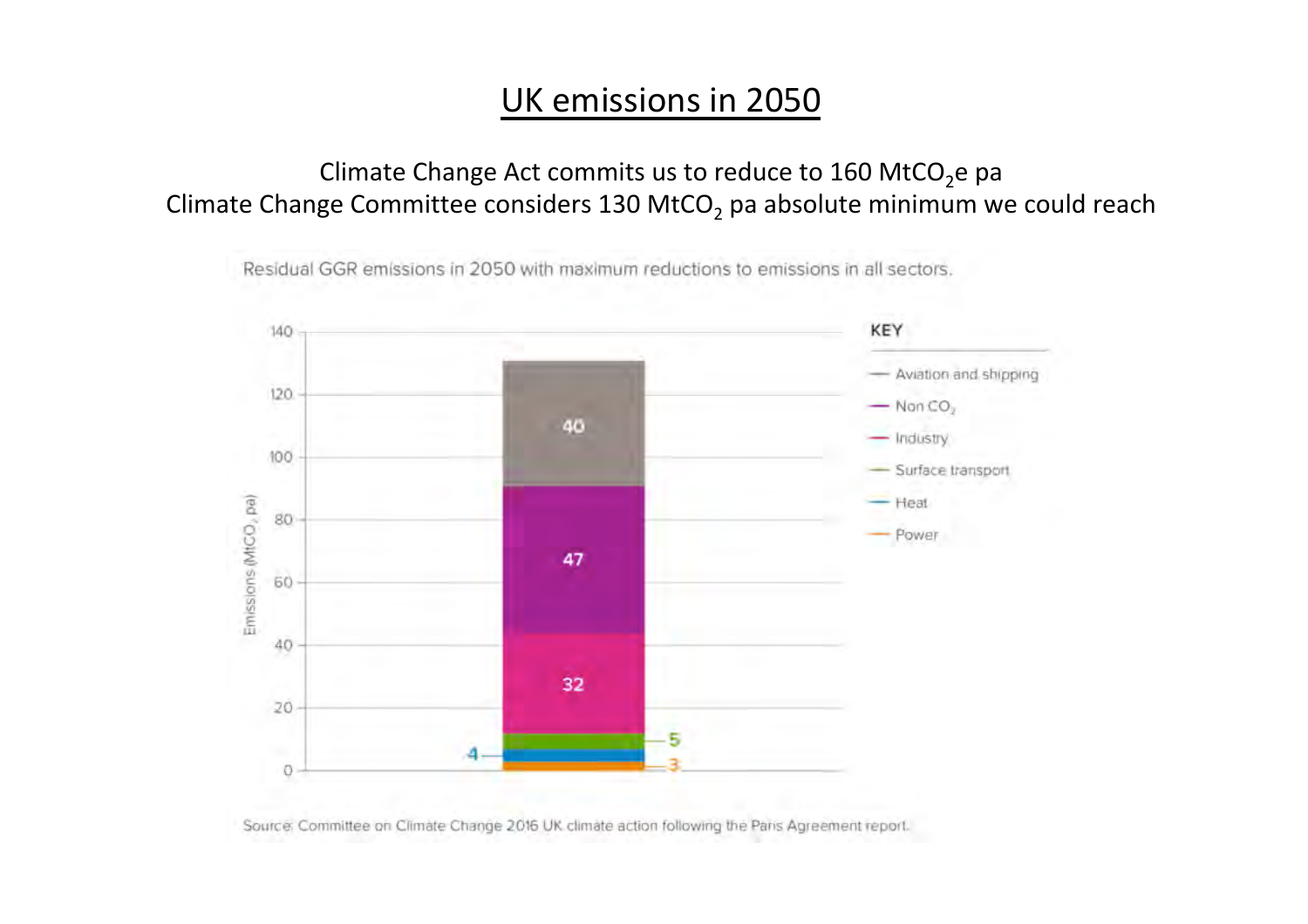## A suite of GGR methods are required to remove 130 MtCO<sub>2</sub> pa

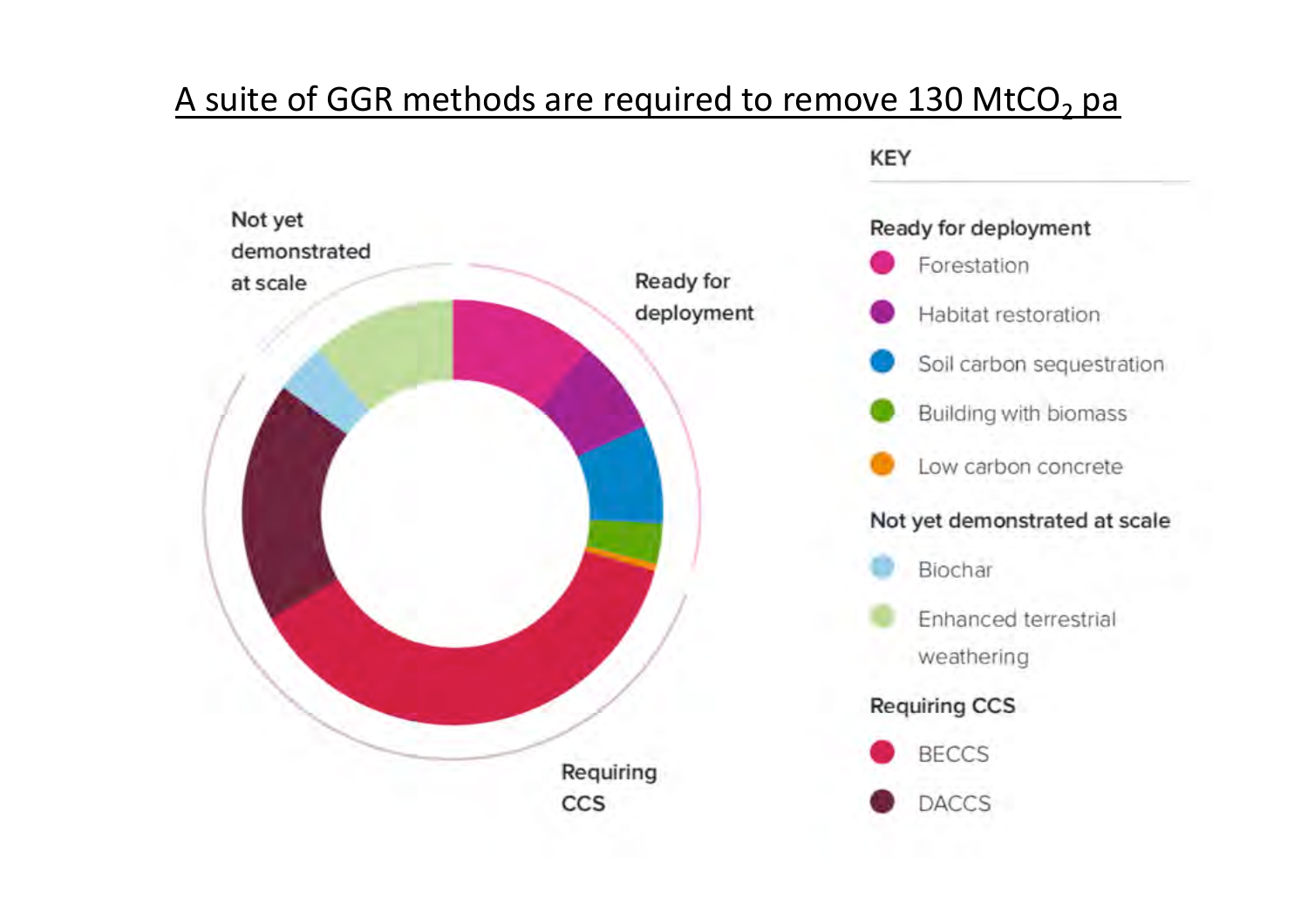UK land cover as determined by satellite imaging.



| Categories of use     | Current area (Mha) |
|-----------------------|--------------------|
| UK                    | 24.3               |
| All agricultural land | 17.5               |
| Pastures and meadows  | 5.9                |
| Arable land           | 6                  |
| 'Available' land      | 1.5                |
| Forests               | 3.2                |
| Peatlands             | 2.7                |
| Freshwater wetlands   | 0.8                |
| Salt marshes          | 0.45               |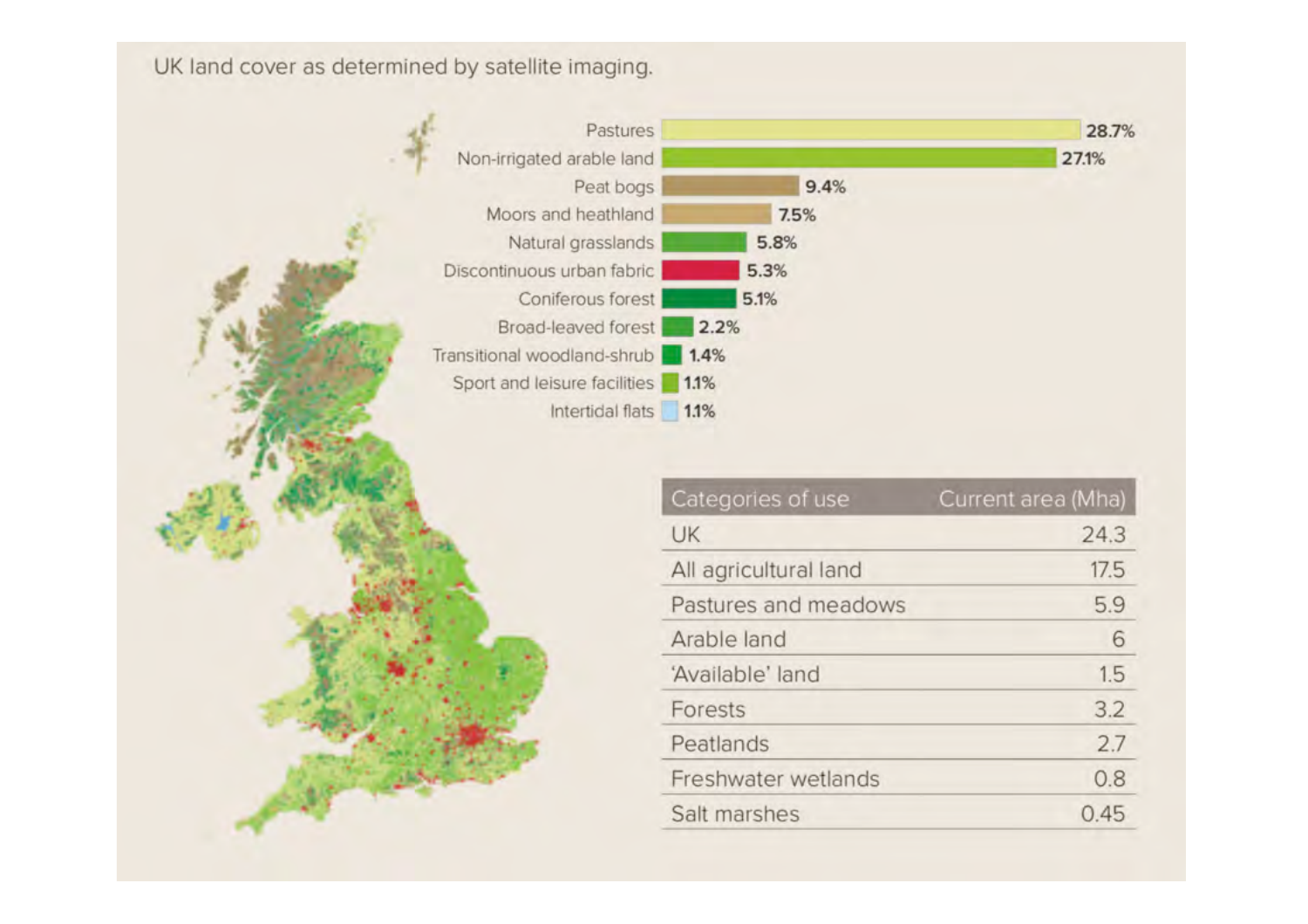|             | Land (Mha) | Primary Uses (Mha)                 |     | Complementary methods (Mha) |     |
|-------------|------------|------------------------------------|-----|-----------------------------|-----|
| 'Available' | 1.5        | Forest                             | 1.2 | Enhanced weathering         | 1.2 |
| land        |            | <b>Biomass for</b><br><b>BECCS</b> | 0.3 | Soil carbon sequestration   | 0.3 |
|             |            |                                    |     | Enhanced weathering         | 0.3 |
| Arable land | 6          | Biomass for<br><b>BECCS</b>        | 0.7 | Soil carbon sequestration   | 4.5 |
|             |            | <b>Biomass for</b><br>biochar      | O.1 | Biochar                     | 1.5 |
|             |            |                                    |     | <b>Enhanced weathering</b>  | 6   |
|             |            |                                    |     | Total                       |     |
|             |            |                                    |     | Soil carbon sequestration   | 4.8 |
|             |            |                                    |     | Biochar                     | 1.5 |
|             |            |                                    |     | Enhanced weathering         | 7.5 |